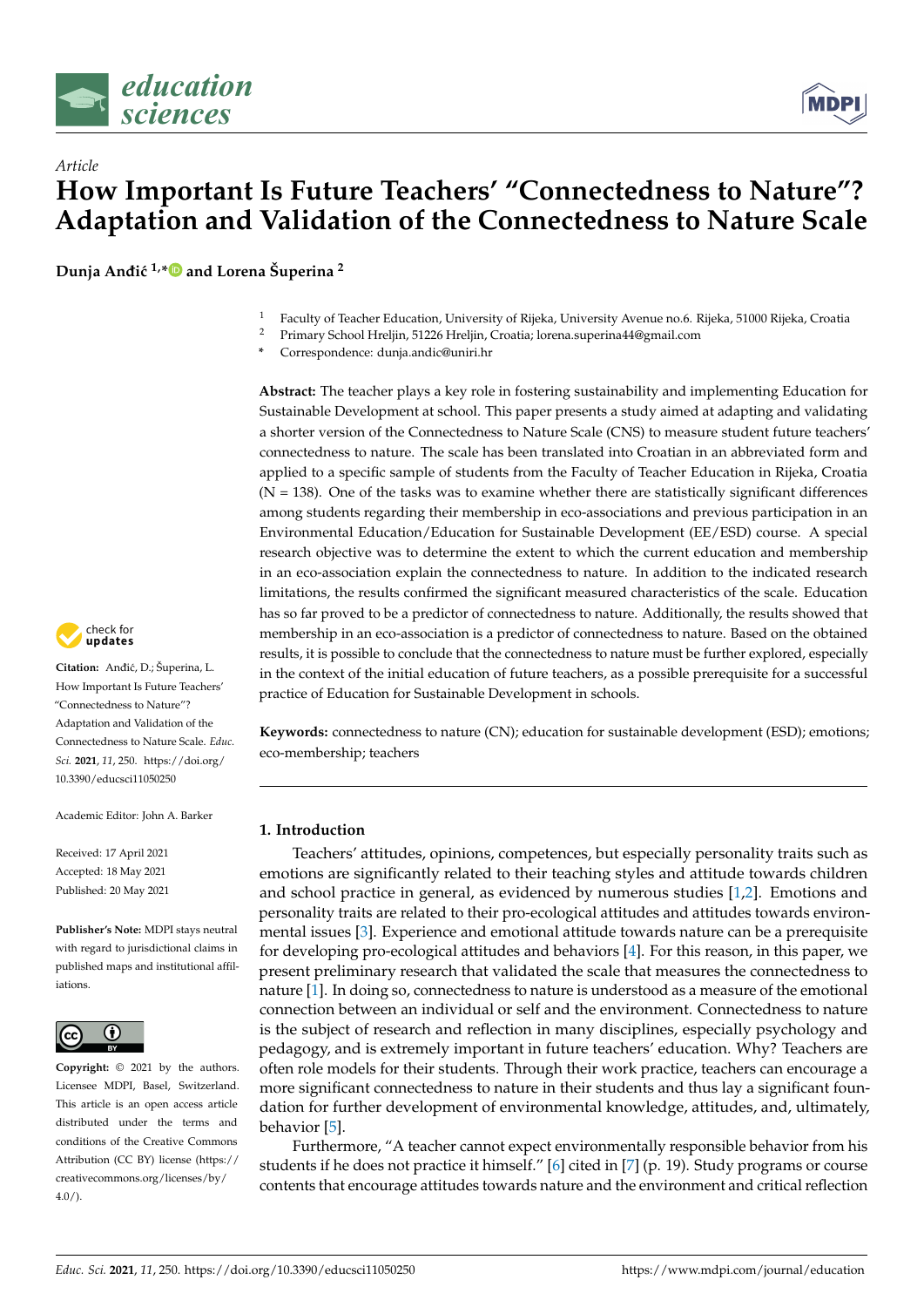on environmental issues and sustainable development can be a significant factor in arousing emotions, encouraging positive attitudes towards nature, and forming the foundation for developing sustainable behaviors [\[8\]](#page-13-5). This is evidenced by the results of significant research and the fact that positive attitudes should be encouraged as early as possible in education, already from an early age [\[9\]](#page-13-6). Therefore, encouraging this connectedness, i.e., the experience of nature during initial teacher education, is vital.

As far as we are aware, such research has not been carried out at Faculties of Teacher Education in the Republic of Croatia. This research is related to environmental sensitivity issues and fulfilling educational demands based on the New Curricular Reform and New Curriculas in Croatia. Even some similar studies have been conducted, some of which are mentioned in the discussion; however, they do not include the CNS or the measurements of students' similar emotional relationships with nature. In these ways, we are trying to open a new scientific field of research and discussion in Croatia. By adapting and validating the instrument presented in this paper in the Croatian language, we could enhance new research of this field and emphasize the importance of educating student-teachers and developing their sensitivity for nature. For this reason, this paper presents preliminary research with the intention of thinking in a proactive way that would actualize the need to review teacher education and respect for the importance of emotions and experiences of nature as a prerequisite for better initial education and professional development in the field of environment and sustainable development.

#### **2. Measuring Connectedness to Nature**

The notion of "Connectedness to Nature" originates from the field of environmental psychology. However, its implications place it in the focus of pedagogical considerations as well, as a foundation for continuous educational work within the system of early and preschool, primary, and university education. Connectedness to nature is most often defined as the emotional relationship between an individual and nature, and emotions are often mediators of ecological knowledge and behavior. Goleman, Bennett, and Barlow [\[10\]](#page-13-7) particularly emphasized the importance of emotions and defined eco-literacy as the integration of "emotional, social, and ecological intelligence" [\[10\]](#page-13-7) (p. 10). The authors also point out that socially and emotionally engaged eco-literacy includes "Developing empathy for all forms of life, embracing sustainability as a community practice, making the invisible visible, anticipating unintended consequences, and understanding how nature sustains life" [\[10\]](#page-13-7) (p. 10). Connectedness to nature is also a broader concept than the emotional because it includes an understanding of nature and everything that makes it and refers to caring for the environment [\[11\]](#page-13-8).

According to previous research [\[11](#page-13-8)[–13\]](#page-13-9), an essential characteristic of connectedness to nature is temporal stability. In other words, it represents a stable "measure" that can be changed. The possibility of strengthening it is reflected through intensive and continuous interventions and education, especially related to direct experiences, and contact with nature, such as staying in the woods, visiting parks, taking a walk in the fresh air, and the like.

Connectedness to nature is also defined as a psychological term that comprises cognitive, affective, and psychomotor components, whereby all three components should be represented in the connectedness to nature [\[14\]](#page-13-10).

In terms of measuring a person's relationship to nature, we discuss several instruments that have been successfully constructed and applied so far. Salazar, Kunkle and Monroe [\[15\]](#page-13-11) summarized all the constructed scales for measuring the connectedness nature in the last 20 years in a publication entitled "Practitioner Guide to Assessing Connection to Nature." The authors provide an overview of 10 key instruments entitled "Tools to measure connection to nature," including a description of the instrument, its measurement characteristics, and examples of research where they have been applied/constructed or modified [\[15\]](#page-13-11). In addition to the presented instrument, there are detailed explanations of how to use them, including their validation, modifications, long or short versions, and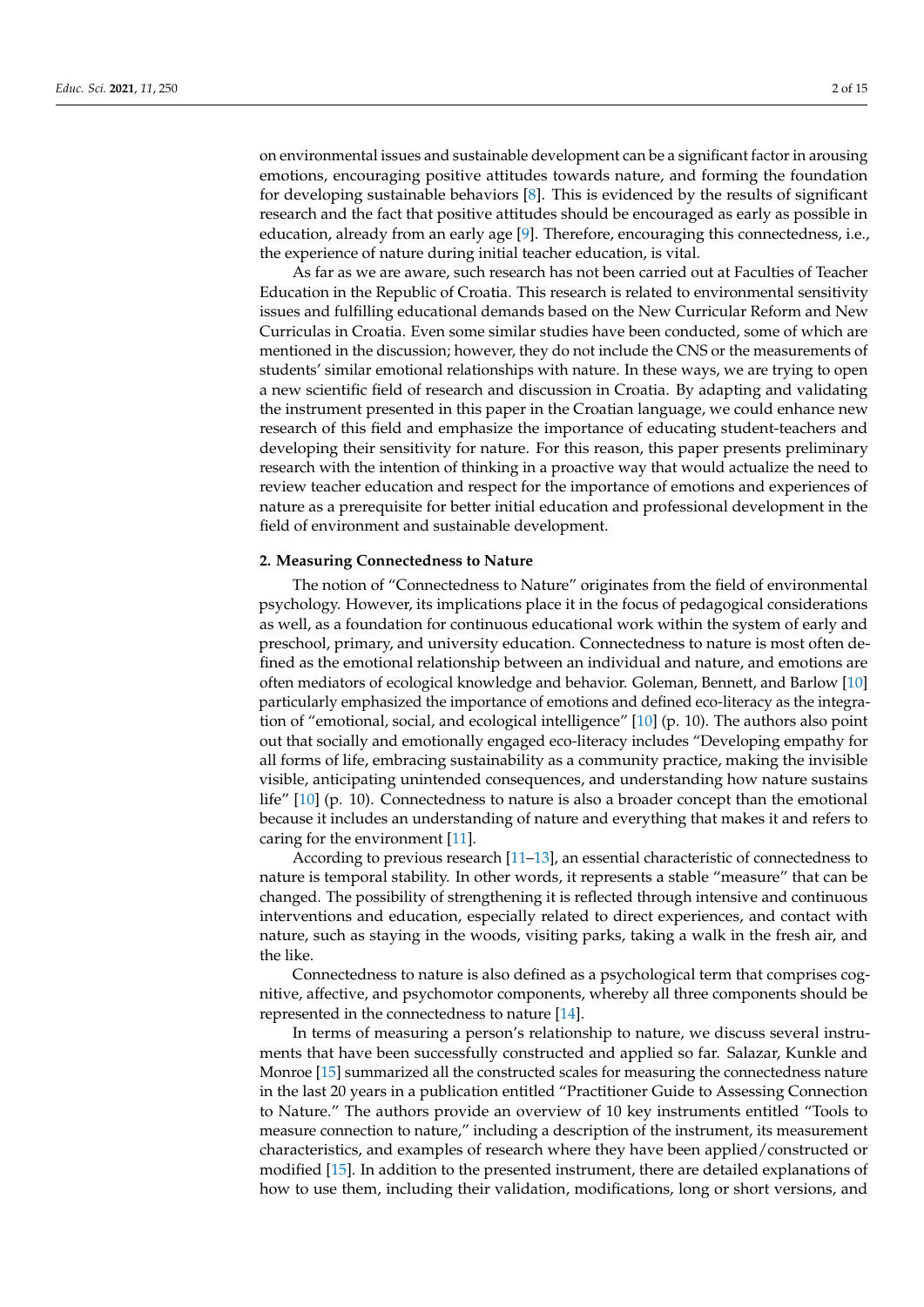examples of different samples, adults, and children. At the beginning of the manual, a draft instrument in relation to age is presented, entitled "Decision Tree: Finding the right tool," which suggests to the reader the choice of measuring instruments and how to apply them. The authors approached this topic very analytically. With such a detailed presentation of the instruments, they provided a general overview of the literature and significant research ventures in developing adequate instruments for measuring the connectedness to nature. This endeavor has granted this publication with additional value, whose practical importance is reflected in the fact that, in this form, it is intended not only for researchers and scientists but also for practitioners, preschool staff, schools, and universities.

As the New Sustainable Development Curricula has been made as mandatory in primary schools in Croatia and the New Curricula reform has initiated a numerous change, including initial education of teachers [\[16\]](#page-13-12), we decided to conduct a research among student teachers. Guided by the fact that the instrument by [\[1\]](#page-12-0) or [\[12\]](#page-13-13) can be applied to a sample of children and adults, it was decided that this instrument would be used in our research. Therefore, this research is preliminary and is ultimately intended for the application of the instrument in the research that will be conducted on a sample of children/pupils, teachers, and parents in 2021 as part of the project "Connectedness to nature, free-time organization of young school children and digital technology" (2019–2022), carried out at the Faculty of Teacher Education, University of Rijeka, Croatia.

# **3. Literature Review and Research Context**

In this research, we started from the assumption that education can, if it systematically encourages value changes, attitudes, personal norms, a sense of responsibility, intelligence, among others [\[17\]](#page-13-14) (p. 81), also be a predictor of significant connectedness to nature. When referring to the students enrolled at Faculties of Teacher Education, it is expected that their results will be significantly above the mean value regarding the results of the connectedness to nature. We based our arguments for this assumption on a current literature, and research review that confirmed that student-teachers often have high assessments in environmental awareness, attitudes, and behavior [\[2,](#page-12-1)[3,](#page-13-0)[6](#page-13-3)[,18](#page-13-15)[–20\]](#page-13-16). Additionally, there are mandatory courses in the initial education of teachers related to ESD. At the Faculty of Teacher Education in Rijeka, there is a mandatory course, Pedagogy of Sustainable Development. Additionally, connectedness to nature, as an emotional relationship between an individual or self and nature, is often linked to or considered to be an important variable, mediator, moderator, or predictor of ecological intelligence, attitudes, values, and/or behaviors [\[1,](#page-12-0)[4,](#page-13-1)[11](#page-13-8)[,12](#page-13-13)[,21](#page-13-17)[,22\]](#page-13-18).

In their research, [\[12\]](#page-13-13) emphasize that knowledge of the environment leads to a greater connectedness to nature. One of their research aims was to determine the difference between the students attending studies where ecology and environmental subjects are represented and those students attending studies in mathematics, psychology, and chemistry. In the original study, the CNS scale consisted of 14 variables [\[12\]](#page-13-13). The test rated their agreement on a five-point Likert scale, with 1 referring to complete agreement and 5 to complete disagreement. The authors hypothesized that the students enrolled in studies where ecology and environmental subjects are represented would be more connected to nature than the students attending studies in mathematics, psychology, and chemistry. The conducted research confirmed the set hypothesis, and the authors concluded that the students who attend courses related to the environment and environmental issues are more connected to nature [\[23\]](#page-13-19).

A similar study was conducted by [\[8\]](#page-13-5). The author aimed to determine the impact of an introductory course in ecology on university students and their connectedness to nature. The ecology course entitled (BiSci 3) was structured into three thematic units: awakening a sense of connectedness to planet Earth, honestly dealing with the seriousness of the current ecological crisis, and encouraging personal and planetary transformation [\[8\]](#page-13-5). For the research, the author used the instrument Nature Relatedness Scale by [\[11\]](#page-13-8) and included the participants' interviews in the research. The research results indicated a significant connection between education, i.e., the BiSci 3 course, and the connectedness to nature. The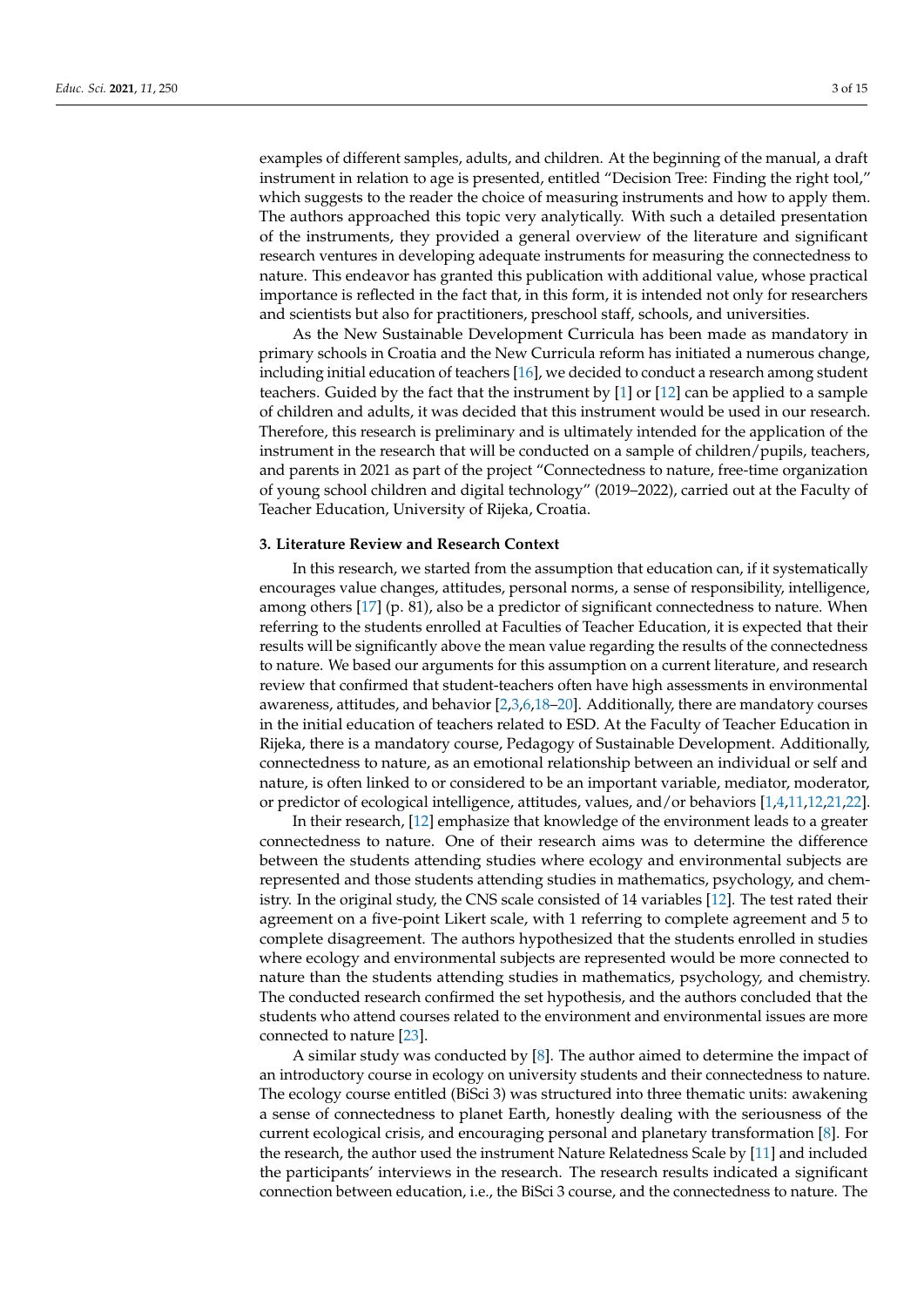research results confirmed that the students who achieved higher results on the scale also achieved higher results during the course, i.e., expressed a higher degree of connectedness to nature [\[8\]](#page-13-5).

Research by [\[24\]](#page-13-20) and conducted on 12 environmentally conscious faculty members supported previous findings. This research has found that childhood experiences (including education) in nature were important for the formation of a bond with nature that lasts until adulthood, as cited in [\[25\]](#page-13-21) (p. 3).

In addition to the results of previous research, the hypotheses set out in this study are based on the following arguments.

First, the numerous competence frameworks and models developed so far for the education or professional development of teachers, especially teachers in the field of education for sustainable development, emphasize the importance of emotions and emotional competences.

One such example is "Competences for ESD (Education for Sustainable Development). A framework to integrate ESD into the curriculum of teacher training institutes" [\[26\]](#page-13-22), which, in its model, also contains an emotional component. Within the model itself, the competences related to emotion include the definition of empathy, emotional attachment, interconnectedness, and a list of teacher competences that include emotions. Competences related to emotions are determined in relation to teachers as individuals (reflection), the teacher in the educational institution—teaching/communication, and the teacher in society [\[26\]](#page-13-22) (pp. 67–68). In the second model of UNCE Competences in Education for Sustainable Development—Learning for the Future [\[27\]](#page-13-23), emotions are not explicitly emphasized. However, within the four definitions of competences that are defined as lifelong, a strong involvement of both the emotional/affective and cognitive components, as well as the pillars of lifelong learning, is noticeable: (a) Learning to know refers to understanding the challenges facing society both locally and globally and the potential role of educators and learners (The educator understands . . . ); (b) Learning to do refers to developing practical skills and action competence in relation to education for sustainable development (The educator is able to  $\dots$  ); (c) Learning to live together contributes to the development of partnerships and an appreciation of interdependence, pluralism, mutual understanding and peace (The educator works with others in ways that  $\dots$ ); (d) Learning to be addresses the development of one's personal attributes and ability to act with greater autonomy, judgment and personal responsibility in relation to sustainable development (The educator is someone who  $\ldots$  ) [\[27\]](#page-13-23).

Second, teacher education programs, especially at the University of Rijeka, contain mandatory courses related to EE/ESD.

Third, the current curriculum from 2006, created by the Ministry of Science and Education, contains the area of environmental protection and sustainable development as integral content, i.e., a cross-curricular topic.

Fourth, the eco-school movement, the international school program in the Republic of Croatia, has been significantly developed, and the National Coordinator of Eco-Schools in the Republic of Croatia is the Association "Lijepa Naša".

Finally, the New Curricular Reform in the Republic of Croatia has resulted in curricula of the so-called cross-curricular topics, one of which is the Curriculum for Sustainable Development. Until 2019, this topic was considered as an integrated part of the Old Curriculum and entirely dependent on teachers' sensitivity, motivation, and competence. The Sustainable Development Curriculum [\[16\]](#page-13-12) was introduced as one of seven crosscurricular topics. It is based on educational expectations, classified into five cycles. The first cycle refers to the 1st through 3rd grade, the second cycle to the 4th through 6th grade, the third to the 6th through 8th grade, and the 4th through 5th cycles refer to the high school level. It is characteristic of all interdisciplinary topic curricula that they are not evaluated at the end of the year but by cycles. In other words, the expectations of cross-curricular topics are planned and implemented in teaching, but their realization is evaluated only at the end of each cycle. The very concept of sustainable development is presented in the curricula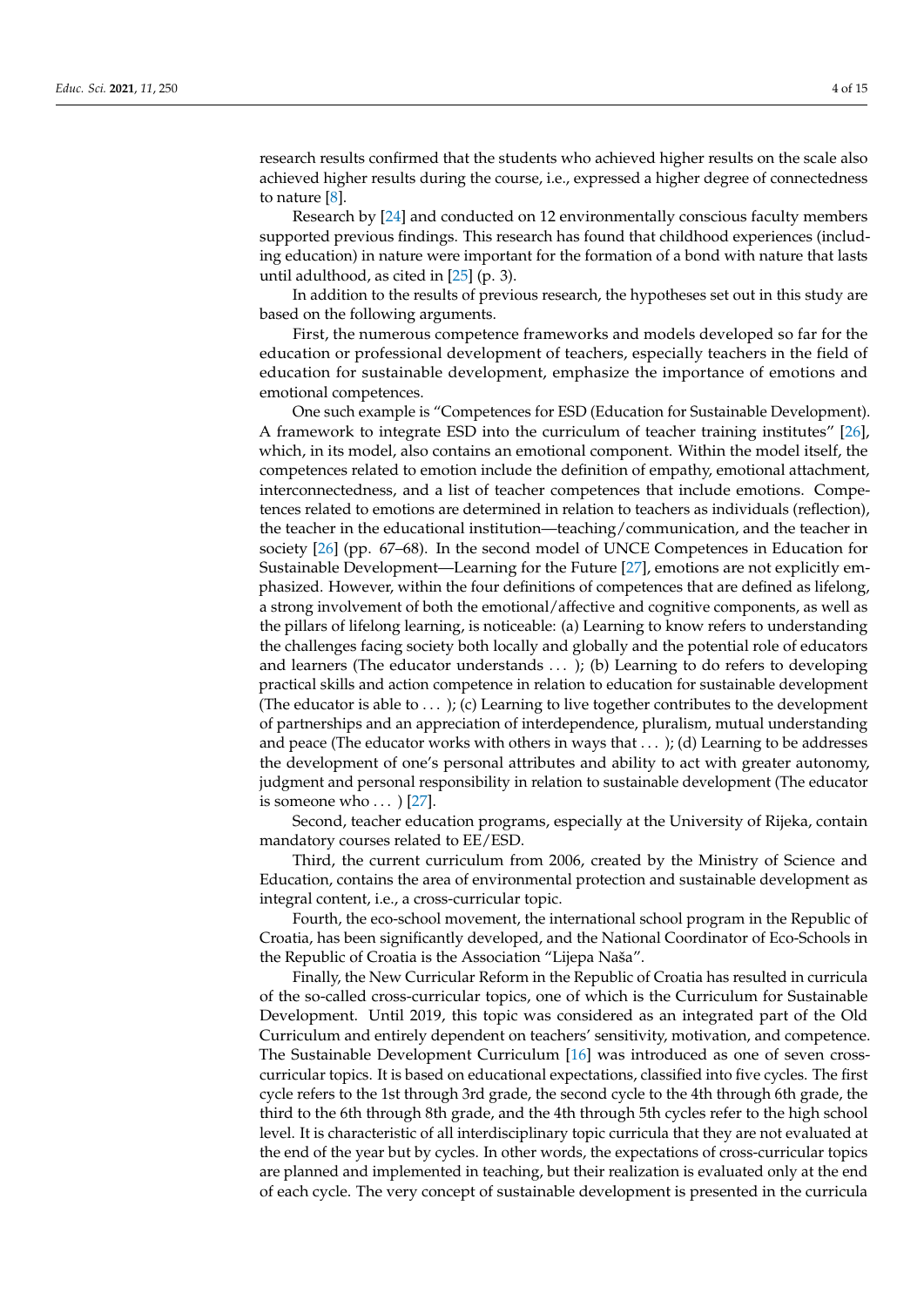through three dimensions: environmental, economic, and social. It contains three domains: "Connectivity, Action, and Well-being, which act as an integrated whole. Connectivity provides an answer to the question What? Action to the question How? and Well-being to the question Why?" [\[16\]](#page-13-12). According to the official decision of the Ministry, all seven topics, including The Sustainable Development Curriculum, are mandatory for implementation in all primary and secondary schools, and it is expected that teachers will implement it through various forms of teaching and learning. Along with the recommendations in implementing sustainable development topics, specific content that should be implemented with children is clearly indicated, such as eco-projects, recycling, school gardens, healthy food, pollution, etc. It follows that the critical determinant of this curricula is the teacher, their competences, and their education and professional development that make them competent to implement that curricula.

#### **4. Materials and Methods**

# *4.1. Research Aim, Tasks, and Hypotheses*

This research aimed to adapt and validate the short version of [\[1\]](#page-12-0) Connectedness to Nature Scale (CNS) and determine the level of connectedness to nature among teacher education students. The task included the following:

- 1. To determine the measuring characteristics of the instrument Connectedness to Nature Scale.
- 2. To determine teacher education students' connectedness to nature measured on the Connectedness to Nature Scale.
- 3. To determine whether there is a correlation between connectedness to nature, previous education of students, and the students' membership in an eco-association.
- 4. To determine the statistical significance of the difference between the students who participated in a previous education/course and those who did not, and in relation to their membership in an eco-association and connectedness to nature.
- 5. To determine the extent to which the previous education/course has contributed to teacher education students' connectedness to nature.
- 6. To determine the degree to which the assessment of connectedness to nature contributes to activism in terms of the membership in an eco-association among the students of the Faculty of Teacher Education in Rijeka.

Given the fact that there is no research on this topic in terms of using the CNS in Croatia, the following hypotheses were set:

- 1. Good measurement characteristics of the CN Scale (index of measurement of the connectedness to nature) were expected.
- 2. High arithmetic mean values in teacher education students were expected.
- 3. Significant correlations between previous education, membership in an eco-association, and the connectedness to nature were expected.
- 4. It was expected that there would be statistically significant differences between groups of students who have attended courses on environmental issues/an ESD course and those who have not, and the students who are members of an eco-association and those who are not with regard to the assessed connectedness to nature. It was also expected that the students who have participated in a course related to environmental issues/an ESD course and who are members of an eco-association would show statistically more significant results in the assessed connectedness to nature than the groups of participants who have not participated in such a course and are not members of an eco-association.
- 5. It was expected that the current education or participation in courses related to environmental issues/an ESD course would explain a part of the variance or contribution of connectedness to nature and that the connectedness to nature would explain student activism in terms of teachers' membership in eco-associations.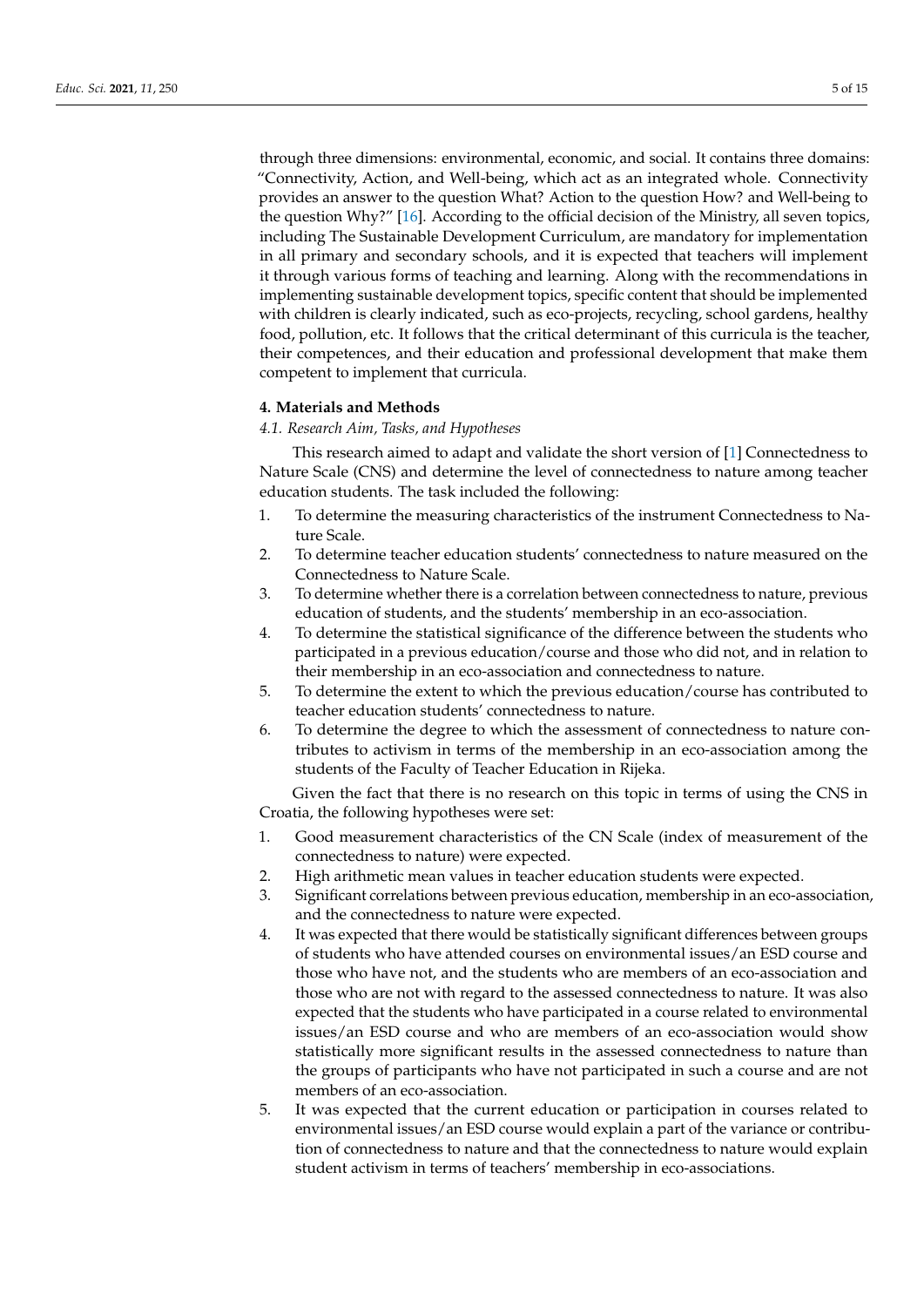#### *4.2. Participants*

This preliminary research, which includes the instrument's validation and adaptation, includes a convenient sample of students from the Faculty of Teacher Education in Rijeka, University of Rijeka, Croatia (N = 138). The participants' socio-demographic characteristics were collected: chronological age, year of study, place of residence (countryside/city), membership in an eco-association, and previous education. The participants' socio-demographic characteristics are presented in Table [1.](#page-5-0)

<span id="page-5-0"></span>

| Participants                               | N           | M           | <b>SD</b>  | Age Range   |            |
|--------------------------------------------|-------------|-------------|------------|-------------|------------|
| Chronological age                          | 138         | 21.71       | 1.83       | $19 - 27$   |            |
| Year of study                              | First year  | Second year | Third year | Fourth year | Fifth year |
|                                            | 26          | 29          | 21         | 25          | 37         |
| Place of residence                         | Countryside | City        |            |             |            |
|                                            | 77          | 61          |            |             |            |
| Membership in an eco-association           | Yes         | No          |            |             |            |
|                                            |             | 131         |            |             |            |
| Previous education attending EE/ESD course | Yes         | No          |            |             |            |
|                                            | 85          | 53          |            |             |            |

**Table 1.** Socio-demographic characteristics of participants—student teachers.

N = number of participants.

The participants' average chronological age is  $(M = 21.71; SD = 1.83)$ , ranging from 19 to 27 years. The sample includes participants enrolled in the first  $(N = 26)$ , second  $(N = 29)$ , third ( $N = 21$ ), fourth ( $N = 25$ ), and fifth ( $N = 37$ ) year of studies. Of the total number  $(N = 138)$  of participants,  $(N = 77)$  participants live in the countryside, while  $(N = 61)$  live in the city. Only seven participants are members of an eco-association. There are  $(N = 85)$ participants who have participated in a course related to environmental issues/sustainable development in their previous university education and  $(N = 53)$  of those who have not. The Faculty of Teacher Education in Rijeka are mostly female students, which is a limitation regarding the sample, and there is imbalance in the sample regarding other sociodemographic characteristics of the participants. However, as it was stated before, this is only preliminary research with the main goal to adapt and validate the instrument in the Croatian language, and any further use of this instrument must include a more balanced, representative, and larger sample.

#### *4.3. Measurement Instruments and Procedures*

The research was conducted using a survey. The measuring instrument was a survey questionnaire that contained three additional questions in addition to the sociodemographic characteristics. The first question was whether the participants were members of an eco-association, alliance, or group, to which the participants provided a "yes" or "no" answer. The second question referred to previous education, i.e., whether the participants had participated in a course related to environmental contents/an ESD course during their previous education, to which the participants provided a "yes" or "no" answer. The third question was a short version of [\[1\]](#page-12-0). The scale comprised 10 items with which the students' connectedness to nature was examined, and the participants had to circle their (self-assessed) agreement with the statements ranging from 1 (strongly disagree) to 7 (strongly agree). The research was conducted in April and May 2020 to prepare the thesis by [\[23\]](#page-13-19) entitled "Connectedness to nature of students enrolled in the Integrated Undergraduate and Graduate Studies of Teacher Education in Rijeka" (2020). The research was conducted following the ethical principles of conducting research, with obtained faculty consent. The survey was anonymous and voluntary.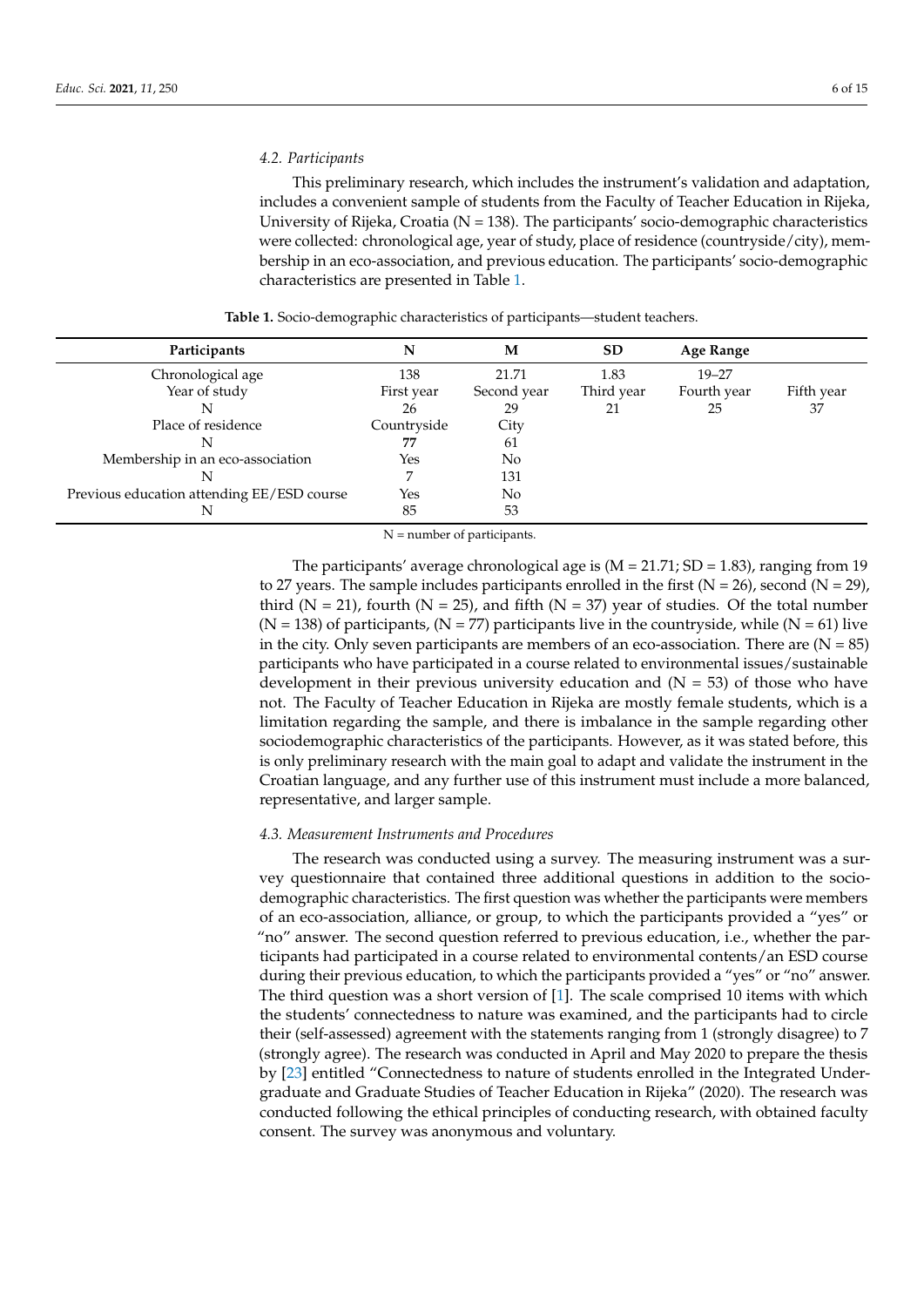# **5. Results**

The first research task was related to the adaptation and validation of the Connectedness to Nature Scale, abbreviated scale [\[1\]](#page-12-0). The original, longer version of the scale [\[12\]](#page-13-13) contained 14 items, and during the adaptation of the items, it was decided that the scale would contain 10 items due to the intelligibility and translation of the items. Therefore, in the following, all analyses were performed on 10 items [\[1\]](#page-12-0). The scale was translated with the help of an official lecturer into Croatian, then into English (translation and backtranslation for accuracy). A survey was conducted on a sample of students from the Faculty of Teacher Education in Rijeka, University of Rijeka, Croatia ( $N = 138$ ). The characteristics of the measurement instrument are presented relating to validity and reliability. The measurement of the internal consistency of the instrument through the Cronbach's alpha coefficient was used as reliability criteria. Structural, construct, and convergent validity was measured using factor analysis measures (eigen values, factor loading, variance explanation) and related tests such as the Kaiser–Meyer–Olkin Measure of Sampling Adequacy (KMO) and Bartlett's Test of Sphericity (equal variance) as a measurement of sample adequacy for Exploratory (EFA) and Confirmation factor analysis (CFA).

The preliminary tests results indicated that the distribution of the whole scale results in the sample deviated from normal (K-S d =  $0.13147$ ,  $p < 0.05$ ; Lilliefors  $p < 0.01$ ; Shapiro–Wilk  $W = 0.93351$ ,  $p = 0.00000$ . Therefore, non-parametric tests or substitutions for parametric tests were performed below: Spearman's rho-test for correlations and Mann–Whitney U-test for testing differences between the participants.

The reliability analysis of the whole CNS indicated that Cronbach's alpha value is high and acceptable, i.e., on 10 items, it is  $\alpha = 0.83$  ( $\alpha = 0.92$  with reverse items 4 and 10), which is a very satisfactory result.

Furthermore, an exploratory principal component analysis was performed. The results indicated the following adequate values: Kaiser–Meyer–Olkin Measure of Sampling Adequacy (KMO) =  $0.89$  and Bartlett's Test of Sphericity of  $x^2 = 970.911$  (45),  $p = 0.000$ . Acceptable KMO values were above 0.60, and a statistically significant Bartlett's Test of Sphericity indicated sample adequacy, regardless of the smaller number of participants.

In line with [\[12\]](#page-13-13) previous research and guidance, it was necessary to force one factor. An exploratory factor analysis (EFA) was performed, and one factor was obtained (6.037 and an explanation of 60% of the variance). The confirmatory analysis (CA) of maximum likelihood was performed below with an eigenvalue of 5.672 and an explanation of 56% of the variance. Table [2](#page-6-0) depicts the factor matrix.

| Factor (Structure) Matrix                                                | <b>Descriptive Parameters</b> |      |           |                 |          |  |
|--------------------------------------------------------------------------|-------------------------------|------|-----------|-----------------|----------|--|
| <b>Connectedness to Nature Scale (CNS)</b>                               | <b>Factor 1</b>               | M    | <b>SD</b> | <b>Skewness</b> | Kurtosis |  |
| 1. I often feel a strong connection to nature.                           | 0.752                         | 5.43 | 1.409     | $-0.699$        | $-0.094$ |  |
| 2. I think of nature as a family that I belong in.                       | 0.805                         | 5.25 | 1.469     | $-0.758$        | 0.156    |  |
| 3. I see myself as a part of the greater circle of life.                 | 0.738                         | 5.74 | 1.325     | $-1.207$        | 1.283    |  |
| 4. Humans are more important than plants and animals. $(R)$ <sup>1</sup> | 0.247                         | 5.63 | 1.172     | $-0.486$        | $-0.646$ |  |
| 5. I feel related to animals and plants.                                 | 0.819                         | 5.43 | 1.445     | $-0.679$        | $-0.365$ |  |
| 6. I feel I belong to the Earth and that the Earth belongs to me.        | 0.833                         | 5.46 | 1.466     | $-0.873$        | 0.149    |  |
| 7. I feel that all living things in this world are connected, and I      | 0.859                         | 6.05 | 1.406     | $-1.756$        | 2.827    |  |
| am a part of that.                                                       |                               |      |           |                 |          |  |
| 8. There is something that every living thing shares.                    | 0.771                         | 6.25 | 1.195     | $-1.791$        | 3.078    |  |
| 9. Like the tree in the forest, I feel I belong to nature.               | 0.879                         | 5.64 | 1.450     | $-1.052$        | 0.688    |  |
| 10. I do not feel part of nature. (R)                                    | 0.618                         | 6.44 | 0.920     | 2.077           | 4.407    |  |

<span id="page-6-0"></span>**Table 2.** Factor (structure) matrix and factor loadings for CNS, maximum likelihood method; descriptive parameters Mean (M), Standard Deviations (SD), Skewness, and Kurtosis.

 $1(R)$  = reverse items according to the author's instructions.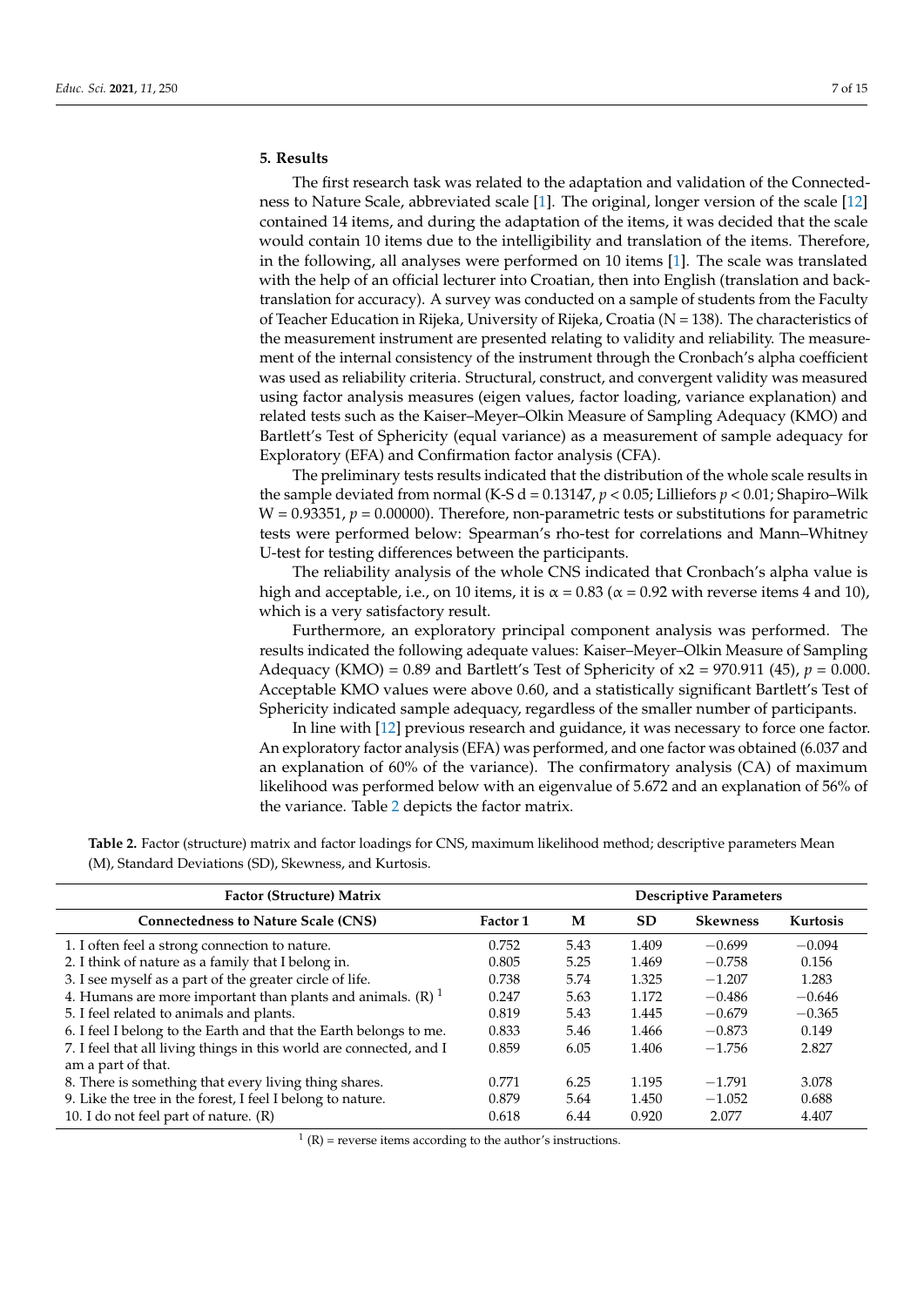As is observable from the factor matrix, the highest factor loading was obtained on the item "Like the tree in the forest, I feel I belong to nature" and the lowest (below 0.30) on item 4, "Humans are more important than plants and animals." Item 4 was, therefore, deleted from the scale. A repeated confirmatory analysis on an abbreviated nine-item scale ultimately resulted in a 5.61 eigenvalue and an explanation of 62% of the variance. As can be seen from Table [3,](#page-7-0) high factor loadings were obtained on all items after deleting item 4 from the scale.

In accordance with the set second task, the mean values of teacher education students' connectedness to nature were determined. The descriptive values of the whole scale are  $M = 5.74$ ; SD = 1.09, which we interpret as medium-high and high values, i.e., that the students, overall, assessed their connectedness to nature with high results.

<span id="page-7-0"></span>**Table 3.** Factor matrix and factor loadings for CNS after item 4 deletion, maximum likelihood method (sorted by size).

| Factor Matrix (CFA) Method: Maximum Likelihood                                         |          |
|----------------------------------------------------------------------------------------|----------|
|                                                                                        | Factor 1 |
| 1. Like the tree in the forest, I feel I belong to nature.                             | 0.880    |
| 2. I feel that all living things in this world are connected, and I am a part of that. | 0.860    |
| 3. I feel I belong to the Earth and that the Earth belongs to me.                      | 0.834    |
| 4. I feel related to animals and plants.                                               | 0.819    |
| 5. I think of nature as a family that I belong in.                                     | 0.804    |
| 6. There is something that every living thing shares.                                  | 0.770    |
| 7. I often feel a strong connection to nature.                                         | 0.753    |
| 8. I see myself as a part of the greater circle of life.                               | 0.739    |
| 9. I do not feel part of nature. (R)                                                   | 0.616    |

R—reverse item scoring.

The third task was to determine the correlations between the connectedness to nature, participation in a course on environmental issues/an ESD course, and membership in an eco-association. Since there was no normal distribution of results in the sample, Spearman's rank test (rho) was applied. The results are shown in Table [3.](#page-7-0)

As can be seen from Table [4,](#page-7-1) statistically significant, negative, and positive correlations were found between all three variables. It was determined that rho =  $-0.180$  between the connectedness to nature and previous participation in EE/an ESD course, rho = −0.184 between the connectedness to nature and the membership in an eco-association, and rho = 0.183 between previous education and the membership in an eco-association. Additionally, the results suggest that these are weak links.

<span id="page-7-1"></span>**Table 4.** Spearman's analysis results of CNS (rho), participation in EE/an ESD course, and membership in an eco-association.

| <b>Correlations</b><br>Spearman's Rho | <b>CNS</b> | Participation in EE/an ESD Course | Membership in an<br>Eco-Association |
|---------------------------------------|------------|-----------------------------------|-------------------------------------|
| CNS                                   |            |                                   |                                     |
| participation in EE/an ESD course     | $-0.180*$  |                                   |                                     |
| membership in an eco-association      | $-0.184*$  | $0.183*$                          |                                     |

\* Correlation is significant at the 0.05 level.

In this sense, this connection was verified with the fourth task, which determined the existence of statistically significant differences between the groups of participants with regard to previous education and membership in an eco-association.

The fourth task was to determine whether there are statistically significant differences between those students who have participated in a course related to environmental issues/an ESD course and those who have not, and among the students who are members of an eco-association, alliance, or a similar group dealing with ecology in relation to their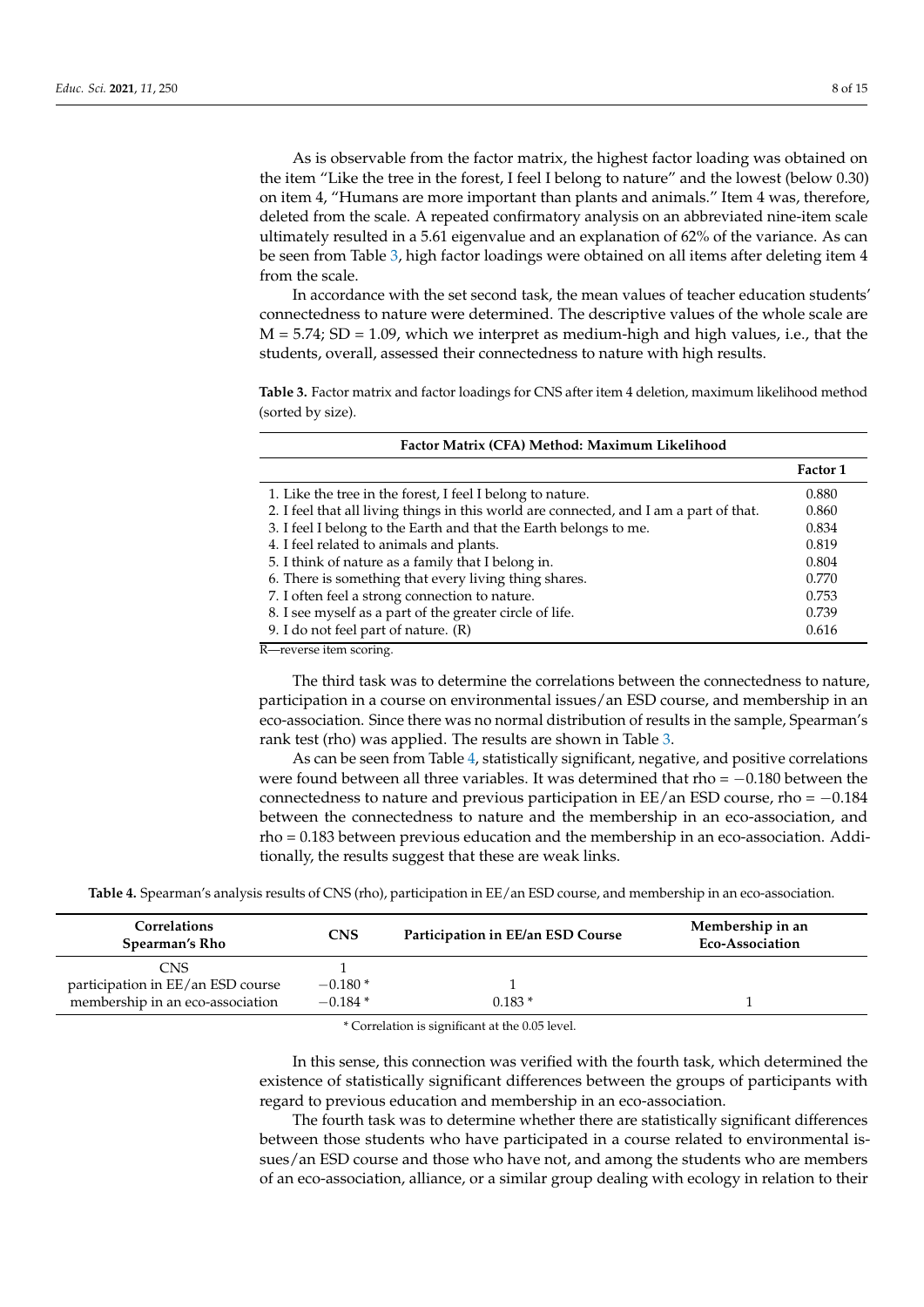assessments of connectedness to nature. Non-parametric Mann–Whitney U-tests were performed for independent samples on these variables.

The first part of this task was to determine the differences between the participants in relation to previous education or EE/attended ESD course. The results are shown in Table [5.](#page-8-0)

<span id="page-8-0"></span>

| <b>Results for EE/Attended ESD Course</b>                                                         | <b>CNS</b>                                   | N               | Mean Rank (Mr) | <b>Sum of Ranks</b> |
|---------------------------------------------------------------------------------------------------|----------------------------------------------|-----------------|----------------|---------------------|
| Have You Participated in a Course Related to<br>EE/ESD in Your Previous Education at the Faculty? | yes<br>no<br>total                           | 85<br>53<br>138 | 75.15<br>60.44 | 6387.50<br>3203.50  |
| Mann–Whitney U<br>Wilcoxon W<br>Asymp. Sig. (2-tailed)                                            | 1772.500<br>3203.500<br>$-2.105$<br>$0.035*$ |                 |                |                     |

**Table 5.** Results of the Mann–Whitney U-test for EE/attended ESD course.

\* Value is significant at the 0.05 level.

As can be seen from Table [5.](#page-8-0) statistically significant differences were found between the groups of participants in relation to their previous education/attended EE/ESD course  $(z = -2.105; p = 0.035)$ . The participants who had previously participated in EE/ESD courses achieved statistically significantly higher scores (Mr = 75.15) than those who had not (Mr = 60.44). A weak effect size was also found, which is  $\eta^2$  = 0.0309, i.e., 3% of the variance can be explained with previous education.

The second part of the task was to determine whether there are statistically significant differences among the participants in terms of their membership in an eco-association. The results are shown in Table [6.](#page-8-1)

<span id="page-8-1"></span>

| Results for Membership in an Eco-Association | <b>CNS</b> | N   | Mean Rank (Mr) | <b>Sum of Ranks</b> |
|----------------------------------------------|------------|-----|----------------|---------------------|
|                                              | yes        |     | 101.14         | 708.00              |
| Are You a Member of an Eco-Association?      | no         | 131 | 67.81          | 8883.00             |
|                                              | total      |     | 101.14         | 708.00              |
| Mann-Whitney U                               | 237.000    |     |                |                     |
| Wilcoxon W                                   | 8883.000   |     |                |                     |
|                                              | $-2.153$   |     |                |                     |
| Asymp. Sig. (2-tailed)                       | $0.031*$   |     |                |                     |

\* Value is significant at the 0.05 level.

The results indicate statistically significant differences between groups of participants  $(z = -2.153; p = 0.031)$  in relation to the connectedness to nature. Those participants who are members of an eco-association (Mr = 101,14) achieved higher results than those who are not  $(Mr = 67,81)$  regarding their connectedness to nature. A weak effect size was calculated and obtained, which is  $\eta^2$  = 0.033, i.e., 3% of the variance can be explained with the membership in an eco-association.

The last or fifth task referred to the assessment of the contribution of previous EE/an ESD course to the explanation of the variance of connectedness to nature measured on the CNS and the degree to which the assessment of the connectedness to nature contributes to students' eco-activism in terms of their membership in eco-associations. Two regression analyses were performed to obtain a clearer picture of the contribution of these variables. In each analysis, we used the enter method of regression analysis.

In the first regression analysis, the criterion variable was the connectedness to nature measurement according to the CNS, and the predictor of the previous education was participation in EE/an ESD course. Those participants who had participated in such a course were coded with  $(1 = yes, as the reference group)$ , and those who had not participated were coded with  $(2 = no)$ . The results are shown in Table [7.](#page-9-0)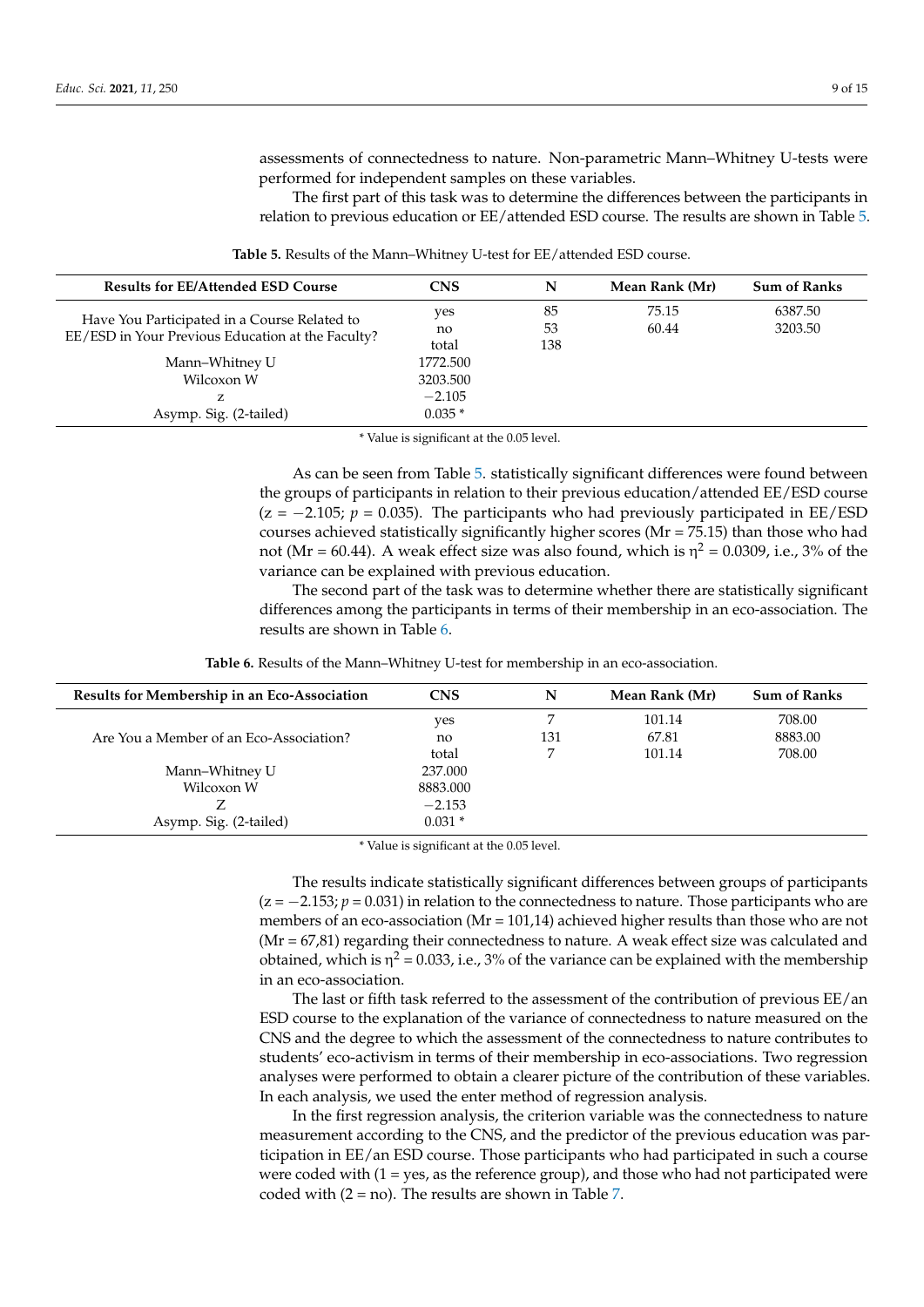<span id="page-9-0"></span>

| Model<br><b>CNS</b><br><b>Criterion Variable</b> | R     | $R^2$ | F     | B        | Std.<br>Error | β        |          | Sig.     |
|--------------------------------------------------|-------|-------|-------|----------|---------------|----------|----------|----------|
| Constant                                         |       |       |       | 6.389    | 0.277         |          | 23.040   | 0.000    |
| Predictor<br>EE/attended ESD course              | 0.207 | 0.043 | 6.075 | $-0.466$ | 0.189         | $-0.207$ | $-2.465$ | $0.015*$ |

**Table 7.** Results of the regression analysis for EE/attended ESD course.

\* Value is significant at the 0.05 level.

The results indicate that there is a statistically significant contribution of previous EE/attended ESD course (F  $(1136) = 6.075$ ;  $p = 0.015$ ) to the connectedness to nature, which explains the obtained coefficient of  $R2 = 0.043$ . In other words, 4.3% of the variance of the connectedness to nature was explained. It is a weak effect, but it is statistically significant and maybe indicative for some further research. It was also found that statistically higher results were achieved by those who have attended EE/ESD courses during their previous education (B =  $-0.466$ ).

Finally, a second regression analysis was performed in which the criterion was the variable membership in an eco-association, whereby it was attempted to determine the degree to which (self)assessments of the connectedness to nature explain the membership in eco-associations, i.e., student activism. The results are shown in Table [8.](#page-9-1)

**Table 8.** Results of the regression analysis for membership in an eco-association.

<span id="page-9-1"></span>

| Model<br><b>CNS</b><br><b>Criterion Variable</b> | R     | $\mathbb{R}^2$ | F     | B        | Std.<br>Error | ß        |          | Sig.  |
|--------------------------------------------------|-------|----------------|-------|----------|---------------|----------|----------|-------|
| Constant                                         |       |                |       | 7.313    | 0.829         |          | 8.822    | 0.000 |
| Predictor<br>Membership<br>in an eco-association | 0.161 | 0.026          | 3.627 | $-0.805$ | 0.423         | $-0.161$ | $-1.904$ | 0.059 |

As can be seen from Table [8.](#page-9-1) the obtained result indicates that no statistically significant result was obtained (F (1136) = 6.672;  $p = 0.059$ ). In other words, only the (self)assessment of the connectedness to nature does not explain students' membership in an eco-association  $(p = 0.059)$ . We also must emphasize that in the sample just a few participants (N = 7) stated their membership in an eco-association. The previous results of the Mann–Whitney U-test confirmed the statistically significant difference between groups of participants but with very weak effect, so is in this sense, this result is logical.

# **6. Discussion**

The first task of this research was to examine the instrument's measurement characteristics adapted to the Croatian language, i.e., a short Connectedness to Nature Scale by [\[1\]](#page-12-0). By examining the measurement characteristics, very satisfactory validity and reliability measures were obtained. The factor analyses performed (exploratory and confirmatory) also resulted in very satisfactory values, especially after the deletion of one item (item 4 with low loadings). These foundations offer fertile ground for the confirmation of the first hypothesis. The second task determined the descriptive values of the scale, i.e., students' connectedness to nature, and determined medium to high values of arithmetic mean on all items. The third task was to examine whether there is a statistically significant relationship between the CNS, students' membership in an eco-association, and previous education/participation in an ESD/EE course. This hypothesis was also confirmed because statistically significant correlations were found, albeit negative and positive. Of course, it is possible to interpret these results in a way that the participants who are not members of eco-associations and those who have not attended courses on environmental issues/ESD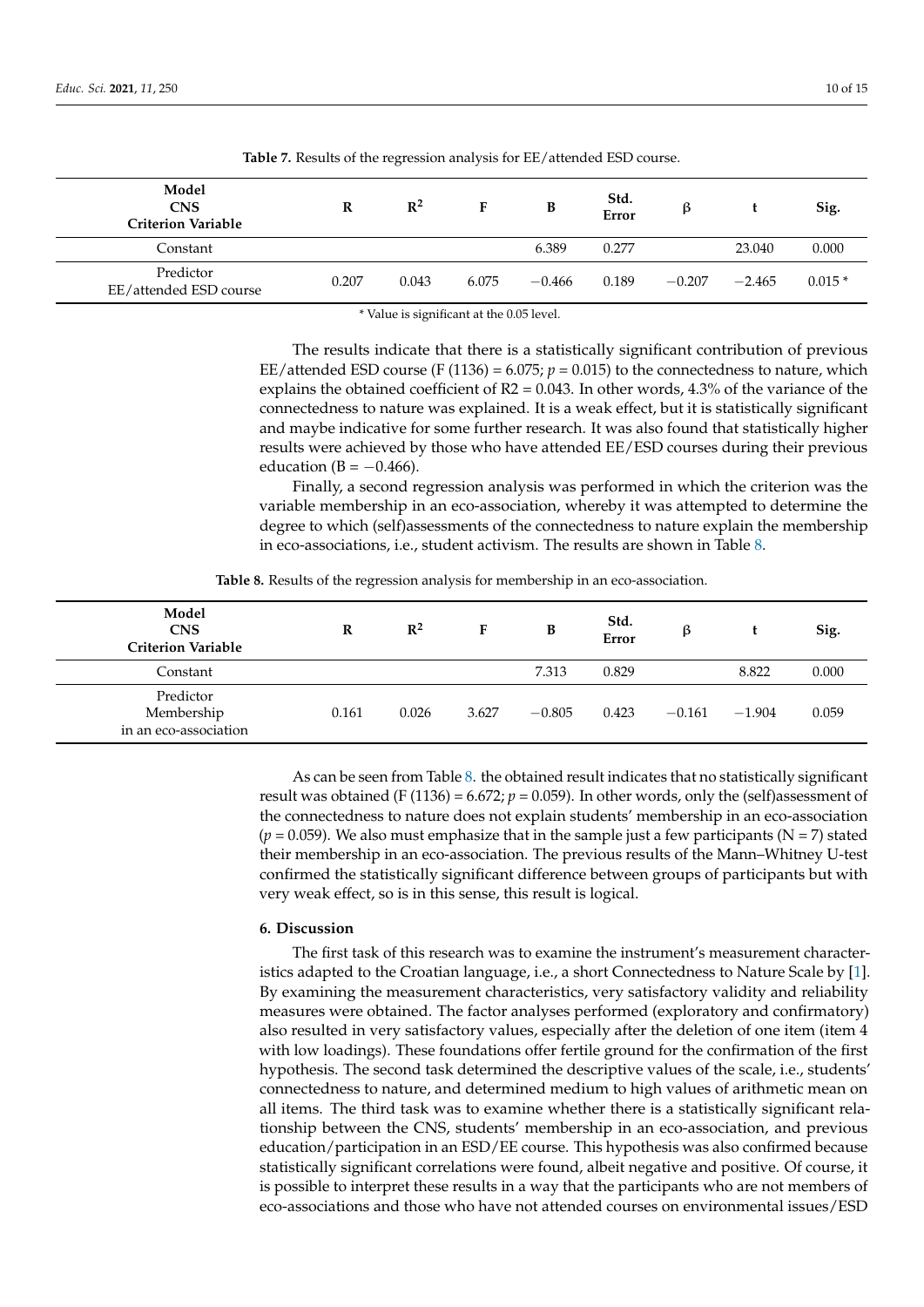courses show a lower connectedness to nature. In other words, the assessment of the connectedness to nature decreases in relation to the participants who are not members of an eco-association and who have not attended courses on environmental issues/an ESD course. However, in this research, we did not include some variables that may also influence these results (attitudes, values, etc.). Correlations, but with very weak effects, were found in relation to previous education and membership in an eco-association, which we interpret with caution, but also as positive and indicative results. In the continuation of the research, statistically significant differences were found between the groups of participants in relation to previous education, whereby those who have enrolled or have participated in an EE/ESD course achieve statistically significantly higher results and those participants who are members of eco-associations. Although very weak effects were obtained, the hypotheses of the third and fourth tasks were nevertheless confirmed. Regression analyses determined the contributions of previous participation in EE/ESD courses and the connectedness to nature. This is a weak effect of only 4% of the variance, albeit an indicative one in the sense that the variable of education has some potential for some further research. Hence, this confirms the hypothesis. In relation to the task of determining the degree to which (self)assessment of the connectedness to nature explains the membership in an eco-association of active students, no statistically significant result was obtained ( $p = 0.059$ ). Therefore, this is the only hypothesis that was not confirmed.

As no such research has been conducted in Croatia, it is not possible to make comparisons to similar research. However, at the international level, the results of the student population often confirm the high values of positive attitudes towards sustainable development, especially when it comes to future teachers or student populations [\[18](#page-13-15)[,28\]](#page-13-24). When it comes to the interpretation of the obtained results and set hypotheses, there is no reason for dissatisfaction. The scale was adapted and validated; nine items were confirmed, one factor, and a significant explanation of 62% of the total variance, which we interpret as a very successful result. It should also be noted that this scale, albeit in an expanded form, has already been used in previous research, retaining only 11 or 7 [\[19,](#page-13-25)[20\]](#page-13-16) items after validation, and it also resulted in very satisfactory measurement characteristics.

Regarding the results of the assessed connectedness to nature and correlation calculations and statistically obtained differences and regression analyses, several essential elements should be pointed out. First, there are limitations in this research regarding the sample, which was convenient, not in balance, and comprised mostly female students. Therefore, these results must be accepted with some caution. However, it is preliminary research and presents a base for further explorations. Second, the instrument is adapted and validated in the Croatian language, so in this sense these results are important for further research and possible comparison with other samples and university students from other countries. It should be emphasized that the connectedness to nature includes an emotional component, empathy, feeling and experience of nature, i.e., it implies a certain emotional competence that is important in the field of teacher education and that it is vital to develop it through education. Numerous studies emphasize the importance of personal traits and emotions in teacher education and confirm that the student population, especially in the field of teacher education for sustainable development, achieves significantly high results when it comes to positive emotions (openness, conscientiousness, comfort, altruism) [\[3](#page-13-0)[,29\]](#page-14-0). In addition, previous research on environmental attitudes and values in Croatia among the student population, and especially in the education of future teachers, confirms these results [\[30](#page-14-1)[,31\]](#page-14-2). The results of this research correspond to some previous research, but also to recent research that indicates a strong link between education and pro-ecological attitudes, values, and behaviors  $[8,12,31]$  $[8,12,31]$  $[8,12,31]$ . Research on eco-activism also points to a similar conclusion. Membership in associations and volunteering are common practices of the student population [\[32\]](#page-14-3), which certainly require a significant pedagogical approach in terms of engagement and eco-activism and active involvement in contemporary environmental issues and sustainable development. Therefore, the choice of this variable was not random, nor were the variables of previous education. In this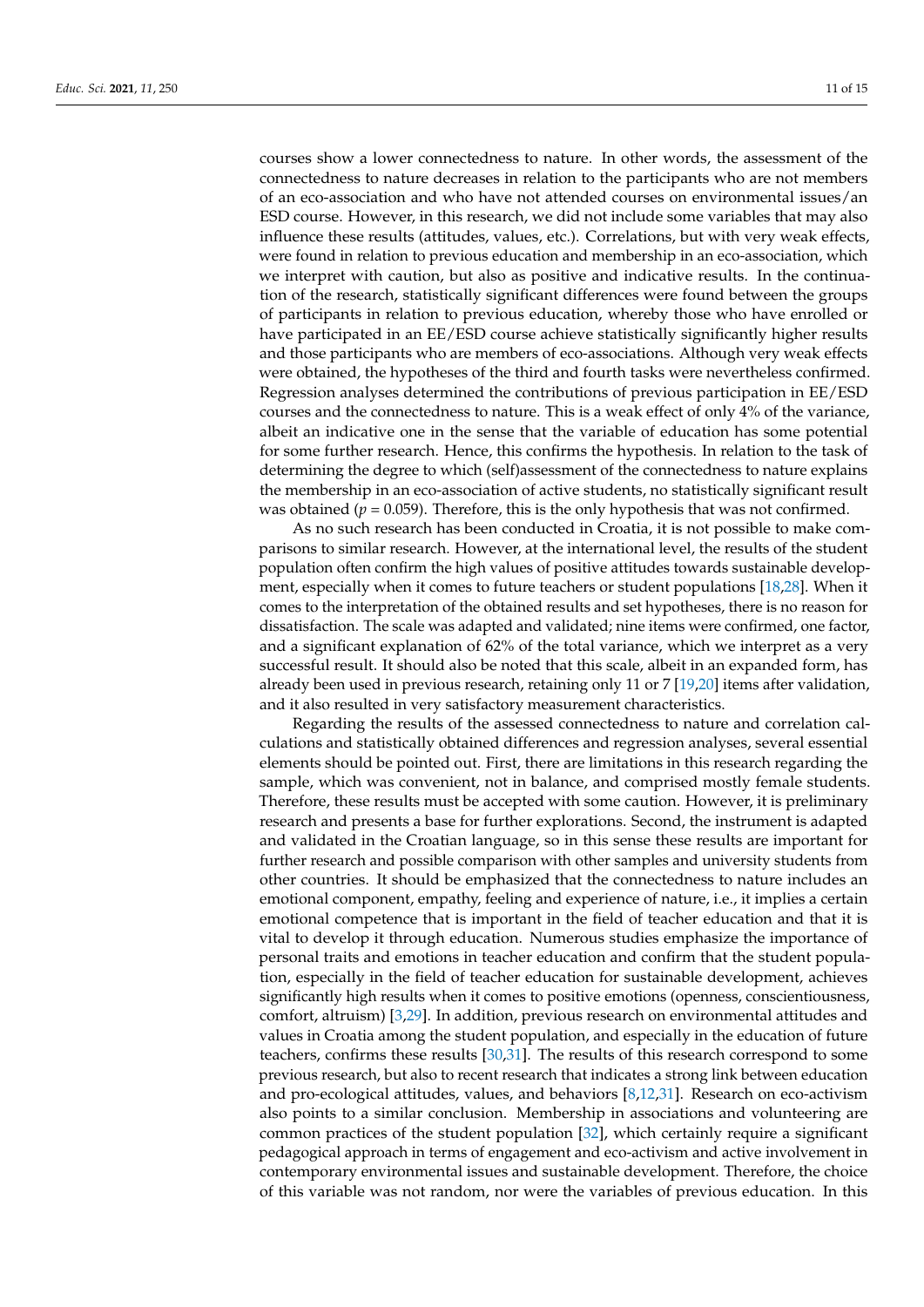research, only the hypothesis concerning the connectedness to nature as a predictor of ecomembership was not confirmed. Namely, research confirms that both the connectedness to nature and activity can be or are significant variables and contributions or are mediators of ecological identification, pro-ecological attitudes, and pro-ecological behaviors [\[32](#page-14-3)[–37\]](#page-14-4).

Why is there a significant connectedness to nature among future teachers?

With this research, we have tried to answer the question posed in the title of this paper. Connectedness to nature is of great importance in laying the foundations for the development of children's environmental literacy, pro-environmental attitudes, values, and more sustainable behaviors, especially if there is evidence that field classes in nature, i.e., that experiences in nature contribute to the quality of children's learning [\[36\]](#page-14-5). Wilson shares this view that "The best results will be obtained when teachers are able to integrate learning in the natural environment with classroom learning strategies and develop partnerships that ensure the continuity of environmental learning experiences in all aspects of school life," as cited in [\[38\]](#page-14-6) (p. 4). There is a myriad of teacher's roles in the processes of care and education. The teacher is seen as a role model for their students, a reflective practitioner, mediator, moderator, facilitator, and is required to have a high level of competence [\[39](#page-14-7)[,40\]](#page-14-8). Emotions and the ability to convey emotions in the teaching process, as well as the personality traits of future teachers, are part of these competences. The development of these competences during initial teacher education is necessary, especially when it comes to teachers' obligation to implement sustainable development curricula in their teaching practice and achieve the set learning outcomes about sustainability, including the connectedness to nature.

# **7. Conclusions**

All but one hypothesis was confirmed in this research. Very satisfactory measurement characteristics of the adapted instrument, medium to high value, were obtained, and it was determined that there are differences among students in the assessment of the connectedness to nature. We determined that with weak effects, students who have previously attended EE/an ESD course and those who are members of eco-associations achieve higher results on the connectedness to nature. Additionally, we determined that previous education (having participated in EE/an ESD course) contributes, albeit with weak effect, to the connectedness to nature, while the connectedness to nature does not explain activism in terms of membership in an eco-association. However, a correlation between education and eco-membership suggests that education could be a significant predictor of activism; however, this was not measured in this research. Related to this are the limitations of this research regarding the sample, which concern the fact that this is preliminary research. It was also carried out on a convenient, specific, and small sample, which was mostly comprised of female students. Therefore, these results must be interpreted with caution. Future research, quantitative as well as qualitative ones, should certainly include a more representative sample, including more diverse gender representation and, of course, a larger sample that includes student-teachers from other faculties in Croatia, that can be compared with other similar research from other countries. Based on the results from this research, we can conclude that it is possible to generate numerous questions including variables that we used in our research. We determined some weak effects and we cannot generate these results but, based on that, we can conclude that there are some indications of correlations between eco-membership and students' previous education and connectedness to nature. There are some questions that could certainly be a point of origin for future research, such as what variables could explain these connections or how to enhance these correlations. The possibilities regarding these correlations should be explored further, including some sociodemographic characteristics of the participants, such as different lifestyles (vegetarians, athletes) and urban and rural living. Qualitative research based on interviews and on thematic analysis should include setting research questions regarding the forms of enjoyment in nature that are available to the students, especially in urban settings, attitudes towards nature regarding the understanding of nature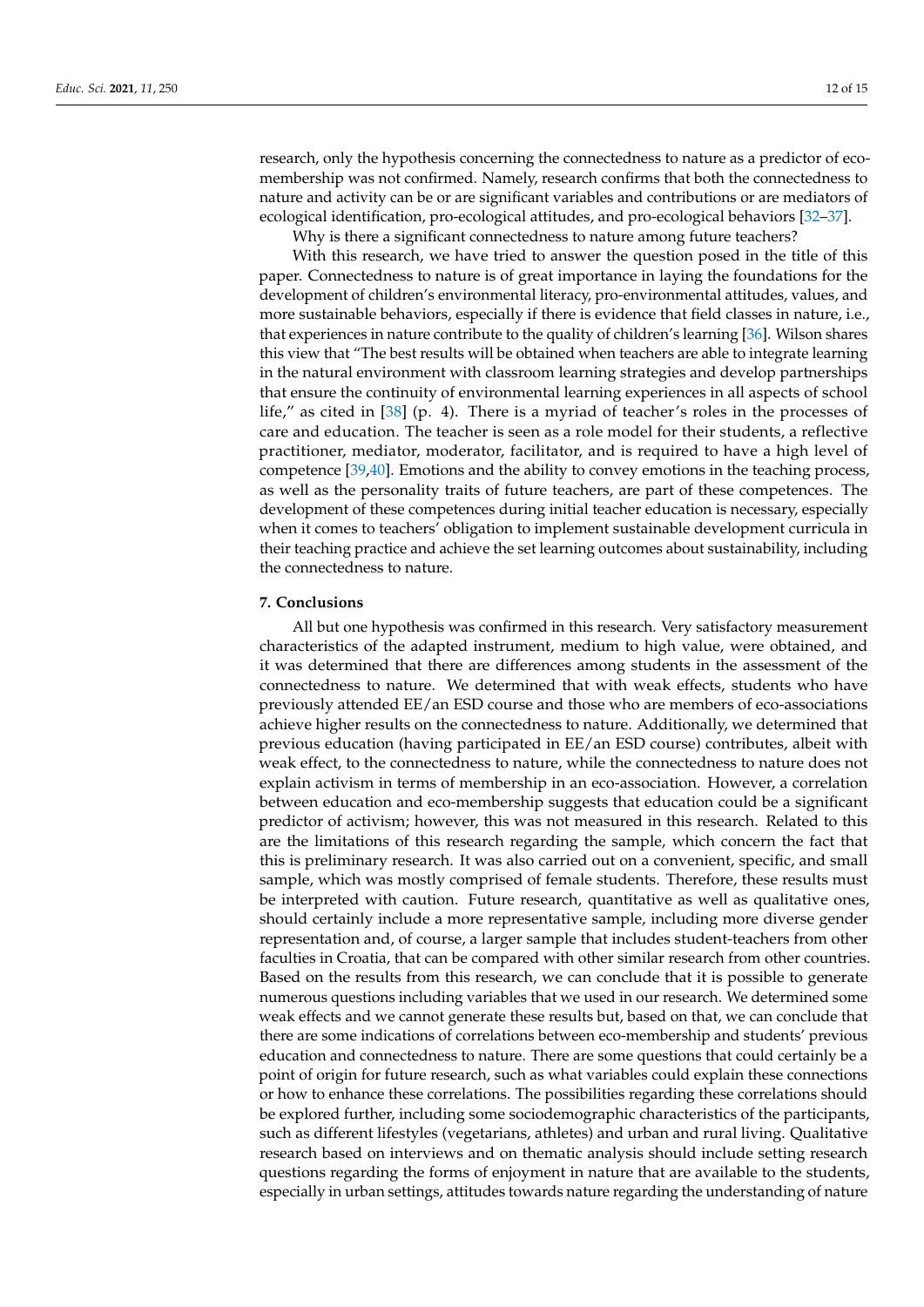as a resource, object, recreational setting, or object of beauty and a possible connection to some specific behaviors such as recycling and gardening. It should also include questions regarding the notion and comprehension of eco-activism and involvement in different forms of eco-activism, and what are possibilities of institutions of Higher Education in creating more activities that can enhance student involvement in such activities. An important subject that we could generate from this research is their own competences gained for the education and visions of future practice in ESD, including previous but also current forms of education such as formal, non-formal, or informal that students are using or could use as sources of their understanding of nature and issues regarding EE and ESD. In future qualitative and quantitative research, these links should certainly be explored further. In this sense, future research could give some answers regarding these variables and foundations for more extensive research of the importance of connectedness to nature in students' lives and their initial teacher education.

Finally, it should be noted that the teacher, initial education of teachers, their values, and practice are the main drivers of change in schools and change among the students [\[6,](#page-13-3)[26,](#page-13-22)[27\]](#page-13-23), Teachers' personality, but also emotions, are a significant part of choosing this profession. Emotions, as well as previous education or competences, are determinants of the teaching style and thus the implementation of curricula, especially when discussing the curricula of Education for Sustainable Development. From that position, in implementing Sustainable Development curricula in school, teachers as role models represent a significant factor in transmitting positive feelings, attitudes, values, and behavior towards and for nature/environment and sustainable development to their students and towards the fulfillment of Sustainable Development Goals 2030 that are set upon us.

**Author Contributions:** Conceptualization, L.Š. and D.A.; methodology, D.A.; D.A.; validation, and formal analysis, L.Š. field work, and D.A. writing—original draft preparation, D.A. All authors have read and agreed to the published version of the manuscript.

**Funding:** This work was financed by the University of Rijeka with the project no. uniri-pr-drustv-19- 19 "Connectedness with Nature, The Organization of Early School-Aged Students' Free Time and Digital Technologies" UNIRI plus (2019–2022).

**Institutional Review Board Statement:** The study was conducted according to the guidelines of Ethics Committee at the Faculty of Teacher Education in Rijeka, and ethical principle of conducting the research at University of Rijeka.

**Informed Consent Statement:** Informed consent was obtained from all subjects involved in the study. Research was conducted according to ethical principle of conducting the research at the Faculty of Teacher Education in Rijeka.

**Data Availability Statement:** More about the research and project on <providit.uniri.hr> (accessed on 20 May 2021).

**Acknowledgments:** This work was financed by the University of Rijeka with the project no. uniripr-drustv-19-19 "Connectedness with Nature, The Organization of Early School-Aged Students' Free Time and Digital Technologies." All ethical approval of the authors is received, also including personal (online) communication to C. Frantz and approval in using the instrument of CNS in this project and research.

**Conflicts of Interest:** There was no conflict of interest in conducting the research and writing this paper.

# **References**

- <span id="page-12-0"></span>1. Mayer, F.S.; Frantz, C.M.P. The Connectedness to Nature Scale: A Measure of Individuals' Feeling in Community with Nature. *J. Environ. Psychol.* **2004**, *24*, 503–515. [\[CrossRef\]](http://doi.org/10.1016/j.jenvp.2004.10.001)
- <span id="page-12-1"></span>2. Vorkapić, S.T.; Peloza, I. Exploring Personality Traits and Well-Being among Pre-School and Primary School Teachers in Croatia. *Curr. Issues Personal. Psychol.* **2017**, *5*, 21–31. [\[CrossRef\]](http://doi.org/10.5114/cipp.2017.65830)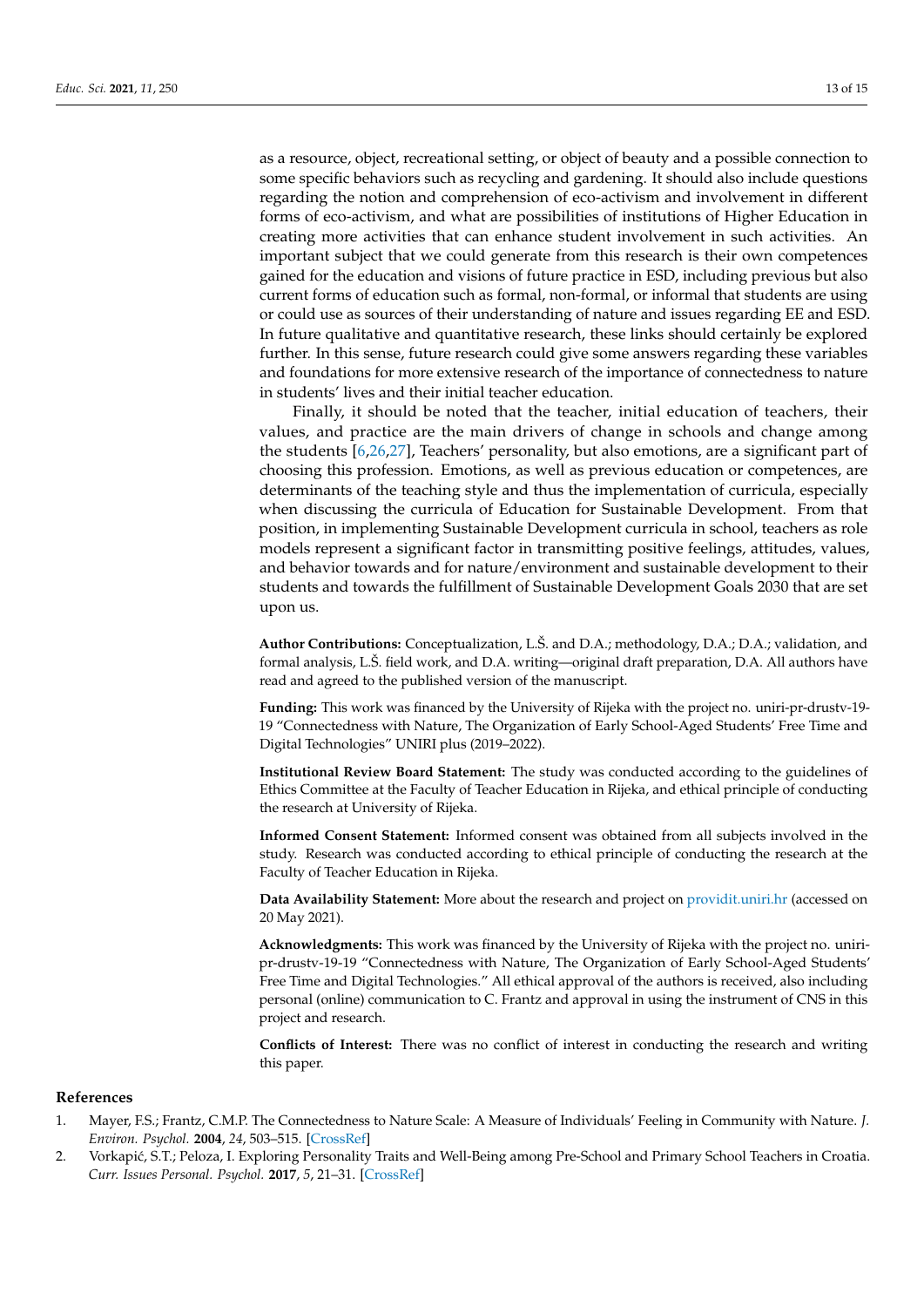- <span id="page-13-0"></span>3. Anđić, D.; Tatalović Vorkapić, S.; Vargek, D. Proecological Attitudes and Personality Traits of Future Teachers. In *International* Conference EDUvision 2019-Modern Approaches to Teaching the Future Generations; Orel, M., Jurčevič, S., Eds.; s.p. Ljubljana [i.e. Polhov Gradec]; Eduvision: Ljubljana, Slovenia, 2019; pp. 1402–1414.
- <span id="page-13-1"></span>4. Otto, S.; Pensini, P. Nature-Based Environmental Education of Children: Environmental Knowledge and Connectedness to Nature, Together, Are Related to Ecological Behaviour. *Glob. Environ. Chang.* **2017**, *47*, 88–94. [\[CrossRef\]](http://doi.org/10.1016/j.gloenvcha.2017.09.009)
- <span id="page-13-2"></span>5. Stern, M.J.; Frensley, B.T.; Powell, R.B.; Ardoin, N.M. What Difference Do Role Models Make? Investigating Outcomes at a Residential Environmental Education Center. *Environ. Educ. Res.* **2018**, *24*, 818–830. [\[CrossRef\]](http://doi.org/10.1080/13504622.2017.1313391)
- <span id="page-13-3"></span>6. Rakic, V.; Vukuši´c, S. Odgoj i Obrazovanje za vrijednosti. (Values Education). *Društvena Istraživanja: Casopis za Op´ca Društvena ˇ Pitanja* **2010**, *19*, 771–795.
- <span id="page-13-4"></span>7. Vargek, D. Proecological Attitudes and Personality Traits of Future Teachers. Master's Thesis, Faculty of Teacher Education in Rijeka, University of Rijeka, Rijeka, Croatia, 2019. Available online: <https://urn.nsk.hr/urn:nbn:hr:189:136152> (accessed on 5 April 2021).
- <span id="page-13-5"></span>8. Lankenau, G.R. Fostering Connectedness to Nature in Higher Education. *Environ. Educ. Res.* **2018**, *24*, 230–244. [\[CrossRef\]](http://doi.org/10.1080/13504622.2016.1225674)
- <span id="page-13-6"></span>9. Liefländer, A.K.; Fröhlich, G.; Bogner, F.X.; Schultz, P.W. Promoting Connectedness with Nature through Environmental Education. *Environ. Educ. Res.* **2013**, *19*, 370–384. [\[CrossRef\]](http://doi.org/10.1080/13504622.2012.697545)
- <span id="page-13-7"></span>10. Goleman, D.; Bennet, L.; Barlow, Z. *Ecoliterate: How Educators Are Cultivating Emotional, Social, and Ecological Intelligence*; Center for Ecoliteracy, Jossey-Bass, Wiley: Hoboken, NJ, USA, 2012; p. 192.
- <span id="page-13-8"></span>11. Nisbet, E.L.K.; Zelenski, J.M.; Murphy, S.A. The Nature Relatedness Scale: Linking Individuals' Connection with Nature to Environmental Concern and Behavior. *Environ. Behav.* **2009**, *41*, 715–740. [\[CrossRef\]](http://doi.org/10.1177/0013916508318748)
- <span id="page-13-13"></span>12. Mayer, F.S.; Frantz, M.C. Connectedness to Nature Scale. In *Practitioner Guide to Assessing Connection to Nature*; Salazar, G., Kunkle, K., Monroe, M.C., Eds.; North American Association for Environmental Education: Washington, DC, USA, 2020; p. 25. Available online: [https://cdn.naaee.org/sites/default/files/assessing\\_connection\\_to\\_nature.7.23.20.pdf](https://cdn.naaee.org/sites/default/files/assessing_connection_to_nature.7.23.20.pdf) (accessed on 5 April 2021).
- <span id="page-13-9"></span>13. Schultz, P.W.; Tabanico, J. Self, Identity, and the Natural Environment: Exploring Implicit Connections with Nature1. *J. Appl. Soc. Psychol.* **2007**, *37*, 1219–1247. [\[CrossRef\]](http://doi.org/10.1111/j.1559-1816.2007.00210.x)
- <span id="page-13-10"></span>14. Shultz, P.W. Inclusion with Nature: The Psychology of Human-Nature Relations. In *Psychology of Sustainable Development*; Kluwer Academic Publishers: Dordrecht, The Netherlands, 2002; pp. 61–78. [\[CrossRef\]](http://doi.org/10.1007/978-1-4615-0995-0_4)
- <span id="page-13-11"></span>15. Salazar, G.; Kunkle, K.; Monroe, M. Practitioner Guide to Assessing Connection to Nature. 2020, p. 63. Available online: [https://cdn.naaee.org/sites/default/files/assessing\\_connection\\_to\\_nature.7.23.20.pdf](https://cdn.naaee.org/sites/default/files/assessing_connection_to_nature.7.23.20.pdf) (accessed on 10 April 2021).
- <span id="page-13-12"></span>16. Ministry of Science and Education of Republic Croatia. *The Sustainable Development Curriculum—Croatia*. 2019. Available online: [https://narodne-novine.nn.hr/clanci/sluzbeni/2019\\_01\\_7\\_152.html](https://narodne-novine.nn.hr/clanci/sluzbeni/2019_01_7_152.html) (accessed on 16 April 2021).
- <span id="page-13-14"></span>17. Andić, D.; Vorkapić, S.T. Interdisciplinary Approaches to Sustainable Development in Higher Education: A Case Study from Croatia. In *Handbook of Research on Pedagogical Innovations for Sustainable Development*; Thomas, K., Muga, H., Eds.; IGI Global: Hershey, PA, USA, 2014; pp. 67–115. [\[CrossRef\]](http://doi.org/10.4018/978-1-4666-5856-1.ch005)
- <span id="page-13-15"></span>18. Biasutti, M.; Frate, S. A Validity and Reliability Study of the Attitudes toward Sustainable Development Scale. *Environ. Educ. Res.* **2017**, *23*, 214–230. [\[CrossRef\]](http://doi.org/10.1080/13504622.2016.1146660)
- <span id="page-13-25"></span>19. Navarro, O.; Olivos, P.; Fleury-Bahi, G. "Connectedness to Nature Scale": Validity and Reliability in the French Context. *Front. Psychol.* **2017**, *8*. [\[CrossRef\]](http://doi.org/10.3389/fpsyg.2017.02180)
- <span id="page-13-16"></span>20. Pasca, L.; Aragonés, J.I.; Coello, M.T. An Analysis of the Connectedness to Nature Scale Based on Item Response Theory. *Front. Psychol.* **2017**, *8*. [\[CrossRef\]](http://doi.org/10.3389/fpsyg.2017.01330)
- <span id="page-13-17"></span>21. Carmi, N.; Arnon, S.; Orion, N. Transforming Environmental Knowledge into Behavior: The Mediating Role of Environmental Emotions. *J. Environ. Educ.* **2015**, *46*, 183–201. [\[CrossRef\]](http://doi.org/10.1080/00958964.2015.1028517)
- <span id="page-13-18"></span>22. Hughes, J.; Richardson, M.; Lumber, R. Evaluating Connection to Nature and the Relationship with Conservation Behaviour in Children. *J. Nat. Conserv.* **2018**, *45*. [\[CrossRef\]](http://doi.org/10.1016/j.jnc.2018.07.004)
- <span id="page-13-19"></span>23. Šuperina, L. Connectedness to Nature of Students of the Integrated Undergraduate and Graduate Teacher Training in Rijeka, University of Rijeka, Faculty of Teacher Education in Rijeka. 2020. Available online: <https://urn.nsk.hr/urn:nbn:hr:189:978084> (accessed on 5 April 2021).
- <span id="page-13-20"></span>24. Cagle, N.L. Changes in Experiences with Nature through the Lives of Environmentally Committed University Faculty. *Environ. Educ. Res.* **2018**, *24*, 889–898. [\[CrossRef\]](http://doi.org/10.1080/13504622.2017.1342116)
- <span id="page-13-21"></span>25. Rosa, C.D.; Collado, S. Experiences in Nature and Environmental Attitudes and Behaviors: Setting the Ground for Future Research. *Front. Psychol.* **2019**, *10*, 763. [\[CrossRef\]](http://doi.org/10.3389/fpsyg.2019.00763)
- <span id="page-13-22"></span>26. Sleurs, W. *Competencies for ESD (Education for Sustainable Development) Teachers*; Sleurs, W., Ed.; Brussels, Belgium, 2008; p. 90. Available online: [https://unece.org/fileadmin/DAM/env/esd/inf.meeting.docs/EGonInd/8mtg/CSCT%20Handbook\\_Extract.](https://unece.org/fileadmin/DAM/env/esd/inf.meeting.docs/EGonInd/8mtg/CSCT%20Handbook_Extract.pdf) [pdf](https://unece.org/fileadmin/DAM/env/esd/inf.meeting.docs/EGonInd/8mtg/CSCT%20Handbook_Extract.pdf) (accessed on 20 April 2021).
- <span id="page-13-23"></span>27. UNESCO. *Learning for the Future: Competences in Education for Sustainable Development*. 2011. Available online: [https://unece.org/](https://unece.org/fileadmin/DAM/env/esd/ESD_Publications/Competences_Publication.pdf) [fileadmin/DAM/env/esd/ESD\\_Publications/Competences\\_Publication.pdf](https://unece.org/fileadmin/DAM/env/esd/ESD_Publications/Competences_Publication.pdf) (accessed on 20 April 2021).
- <span id="page-13-24"></span>28. Andić, D.; Ćurić, A. What are the attitudes of future teachers about sustainable development in croatia? Validation and adaptation of the attitudes toward sustainable development scale. In Proceedings of the 13th International Conference of Education, Research and Innovation, Sevilla, Spain, 8–10 November 2020; pp. 1448–1457. [\[CrossRef\]](http://doi.org/10.21125/iceri.2020.0374)